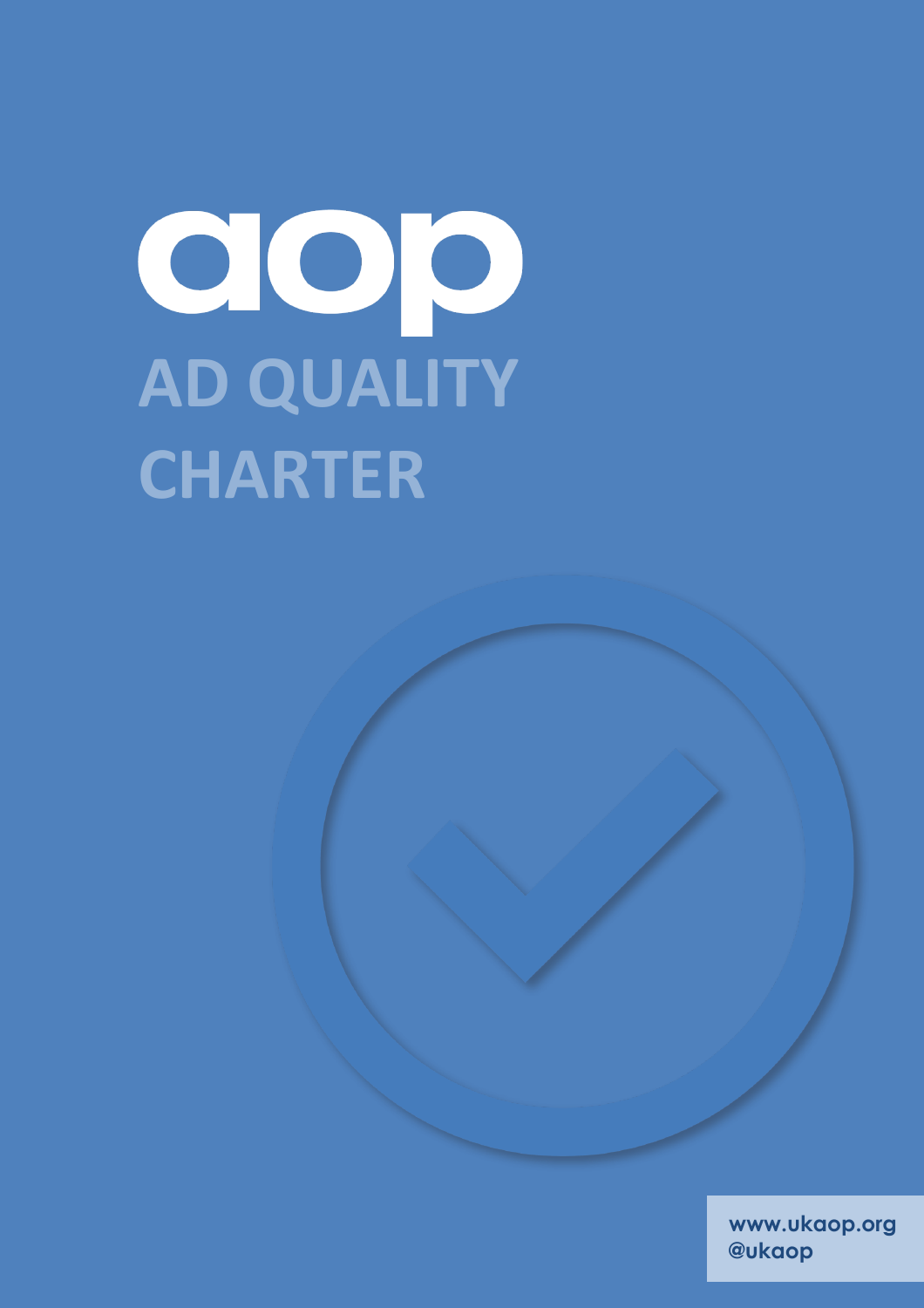# **1. INTRODUCTION**

The AOP is a founder member of the Joint Industry Committee for Web [Standards \(JICWEBS\)](https://jicwebs.org/) developing independent industry standards and best practice for online advertising, delivering transparency to facilitate digital trading.

Whilst the AOP will continue to work tirelessly through JICWEBS to deliver best in class standards, it recognises that the industry must takes greater collective responsibility to deliver advertisers and agencies requirement for access to quality audiences and content through a transparent supply chain.

The AOP and its members believe that a transparent accountable supply chain is essential for the healthy future of the digital advertising industry and delivering a premium consumer experience.

This charter outlines the terms under which the AOP and its members wish to back and take a lead in promoting premium verified quality audiences and inventory.

#### **2. BRAND SAFETY**

Whilst premium publishers create and curate their owned and operated content, the AOP and its members recognise that premium advertising placed against premium content can still run the risk of misplacement, based on what brands define as being appropriate and safe to be associated with.

To minimise the risk of misplacement the AOP and its members commit to the following:

- I. As a standard base requirement, all AOP members have agreed to be independently verified for brand safety through the [Digital Trading](https://www.jicwebs.org/digital-trading-standards-group-good-practice-principles/good-practice-principles)  [Standards Group \(DTSG\) Good Practice Principles.](https://www.jicwebs.org/digital-trading-standards-group-good-practice-principles/good-practice-principles) This is a crossindustry initiative under the auspices of the JICWEBS.
- II. AOP members will use Content Verification (CV) tools to screen content for brand safety. This will be applied to *100%* of ad impressions. The AOP recommends the use of Content Verification (CV) Tools that have been [independently verified under JICWEBS CV Tools principles.](http://www.jicwebs.org/agreed-principles/content-verification-cv-product-principles)
- III. AOP members agree to use custom exclusion and inclusion lists as requested by their advertiser and agency clients, with the exception of real-time bidded inventory where this requirement needs to be met by 3<sup>rd</sup> party suppliers used by the advertiser or agency. Where possible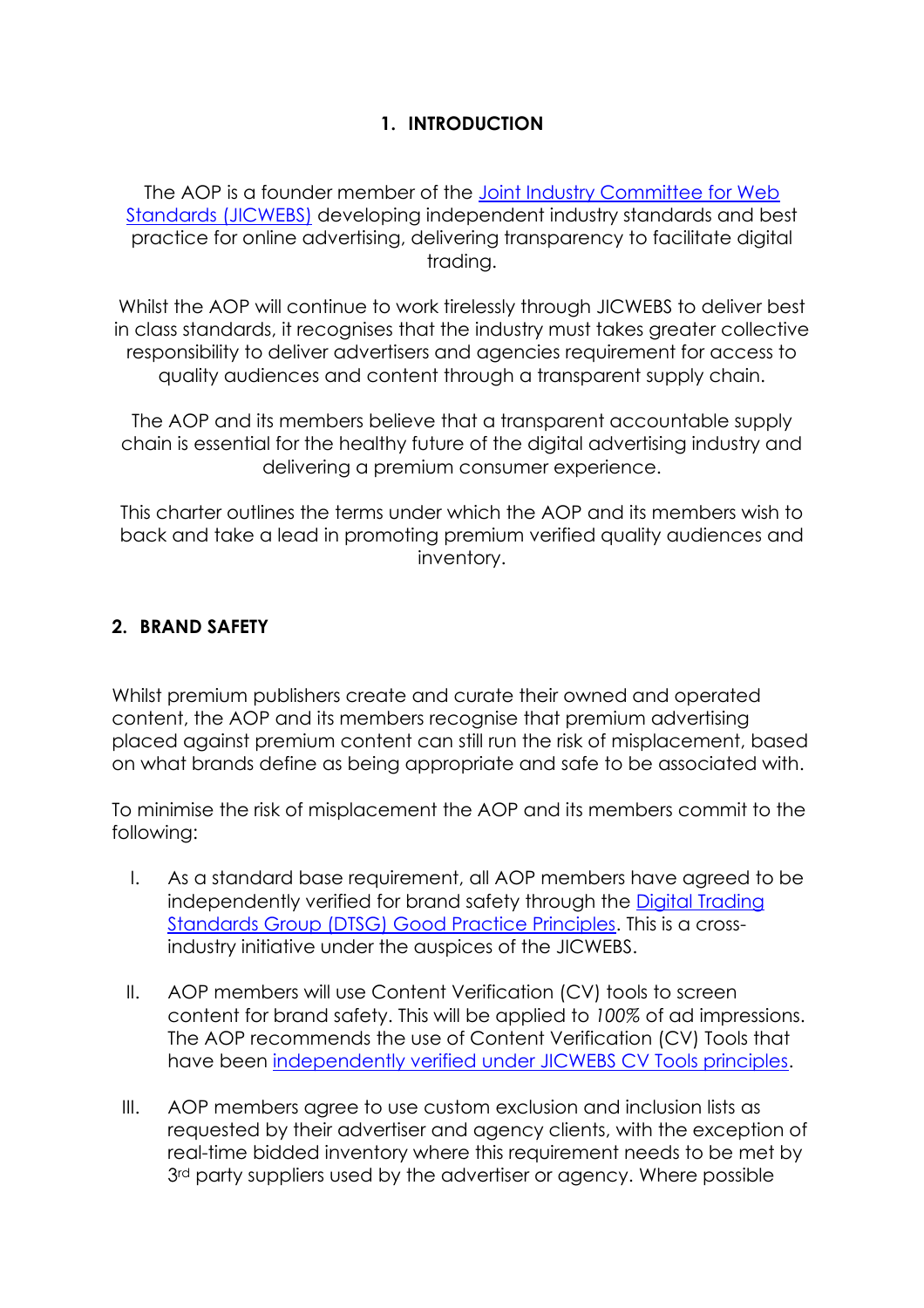AOP members will utilise and maintain their own inclusion and exclusion lists in accordance with their content acceptance policies.

- IV. AOP members agree to reference and implement the *Infringing* [Website List \(IWL\) from the City of London Intellectual Property Crime](https://www.cityoflondon.police.uk/advice-and-support/fraud-and-economic-crime/pipcu/Pages/Operation-creative.aspx)  [Unit \(PIPCU\).](https://www.cityoflondon.police.uk/advice-and-support/fraud-and-economic-crime/pipcu/Pages/Operation-creative.aspx) The AOP will continue to partner with the City of London in the future development of this list.
- V. AOP members agree to rebate any activity confirmed to be misplaced, subject to confirmation by agreed 3rd party content verification tools.
- VI. AOP members agree to the removal of advertising as soon as possible\*, upon notification of a breach either from advertisers, agencies or 3rd party verification systems.

\*(Recommendation e.g. 'Within 2 hours' – under consultation).

## **3. FRAUD**

Fraud is a pariah that affects the entire online advertising industry. It deprives advertisers of reaching valid audiences, denies Publishers revenues which they lose from the purchase of fraudulent inventory and most importantly, is damaging to consumers whose information and privacy are at risk of being breached.

The AOP takes a stand against those parties seeking to exploit the industry, and continues to work hard with cross-industry parties to reduce and stamp out this behaviour. However, it's an arms race and one which the AOP and its members have and will continue to address directly and through JICWEBS.

To minimise the risk of ad fraud and non-human traffic, the AOP and its members commit to the following:

- i. AOP members commit to being independently verified for the reduction of ad fraud through the Anti-Fraud Good Practice Principles for business trading digital display advertising
- ii. AOP members will use Fraud Detection/Non-Human Traffic tools to screen users and content. This will be applied to *100%* of ad impressions. The AOP recommends the use of tools that have been independently verified under the JICWEBS Anti-Fraud Tools principles.
- iii. AOP members commit to *0% fraud* as measured by agreed independent 3rd party verification tools, billing *only* for human traffic. The AOP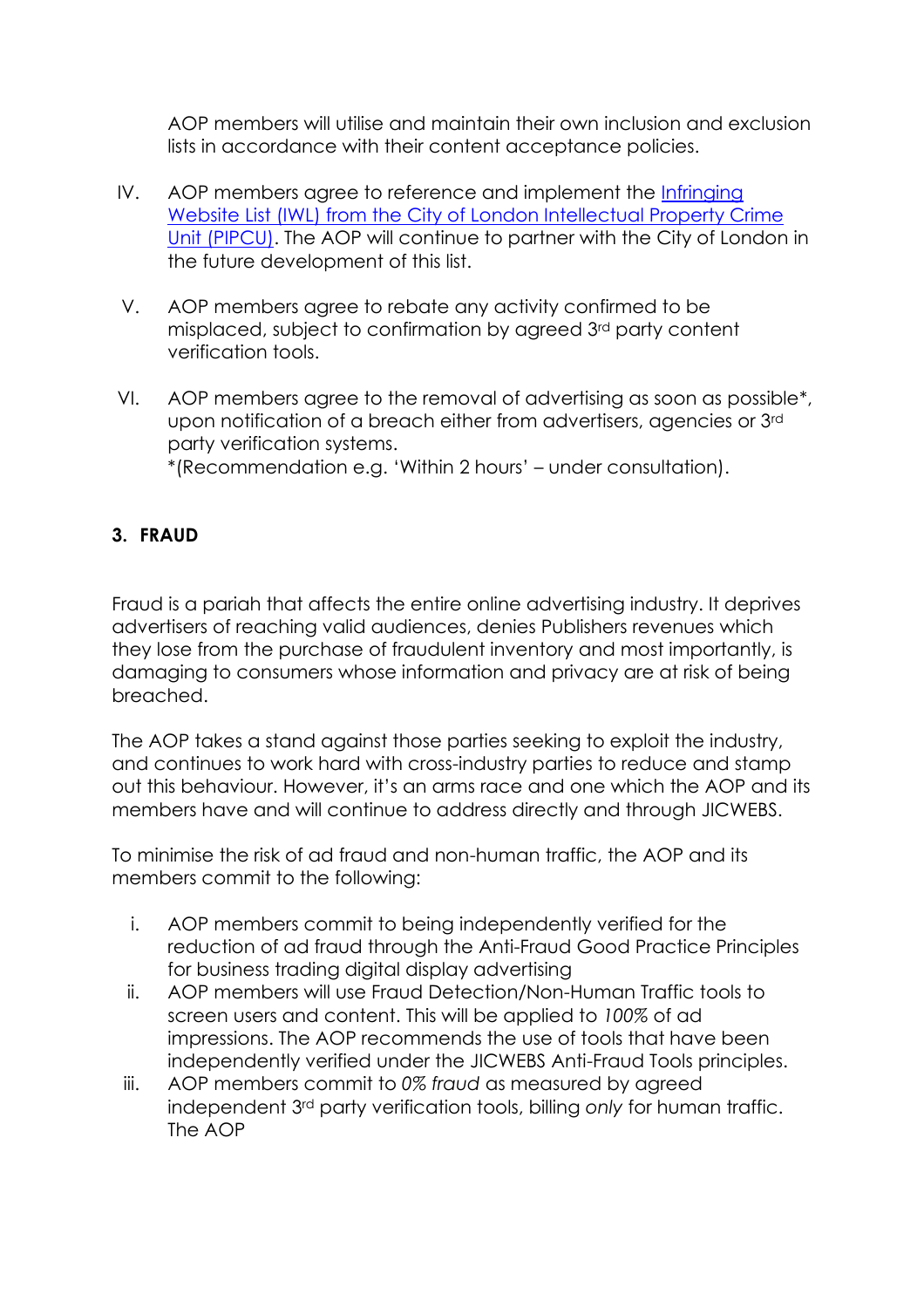## **4. VIEWABILITY**

Viewability is a hotly debated, subjective topic. Advertising *must* have the opportunity of being seen to be impactful and drive changes in consumer mind-set and behaviour. The AOP endorses and takes a leading role, as part of JICWEBS, in developing industry standards and guidance for viewability.

To maximise viewability, the AOP and its members commit to the following:

- Recommendation of the use of Ad Verification Tools that have been [independently verified under JICWEBS Viewability Product principles](http://www.jicwebs.org/viewability-product-principles/principles)
- \*\* A) AOP members agree to the MRC advised minimum standards for viewability
	- o Display 50% of the ad for minimum of 1 second
	- o Video 50% of the ad for a minimum of 2 continuous seconds

or

- B) AOP members agrees to the following standards, which exceed the MRC minimum standards
	- o Display 100% of the ad for a minimum of 1 second
	- o Video 100% of the ads for a minimum of 2 seconds
	- o Native video/display 100% of the ad for a minimum of 1 second
- \*\* (Recommendation option B under consultation)
	- AOP members agree to delivering bespoke viewability metrics as defined by advertisers or agencies subject to meeting the agreed terms of trading including adherence to Publishers creative acceptance policy.
	- To maximise the viewability of advertising by optimising the placement of ads on pages based on user behaviour and content consumption.
	- The reduce advertising clutter by committing to delivering only  $X^{***}$ number of ads per page/view port?

\*\*\* (Under discussion)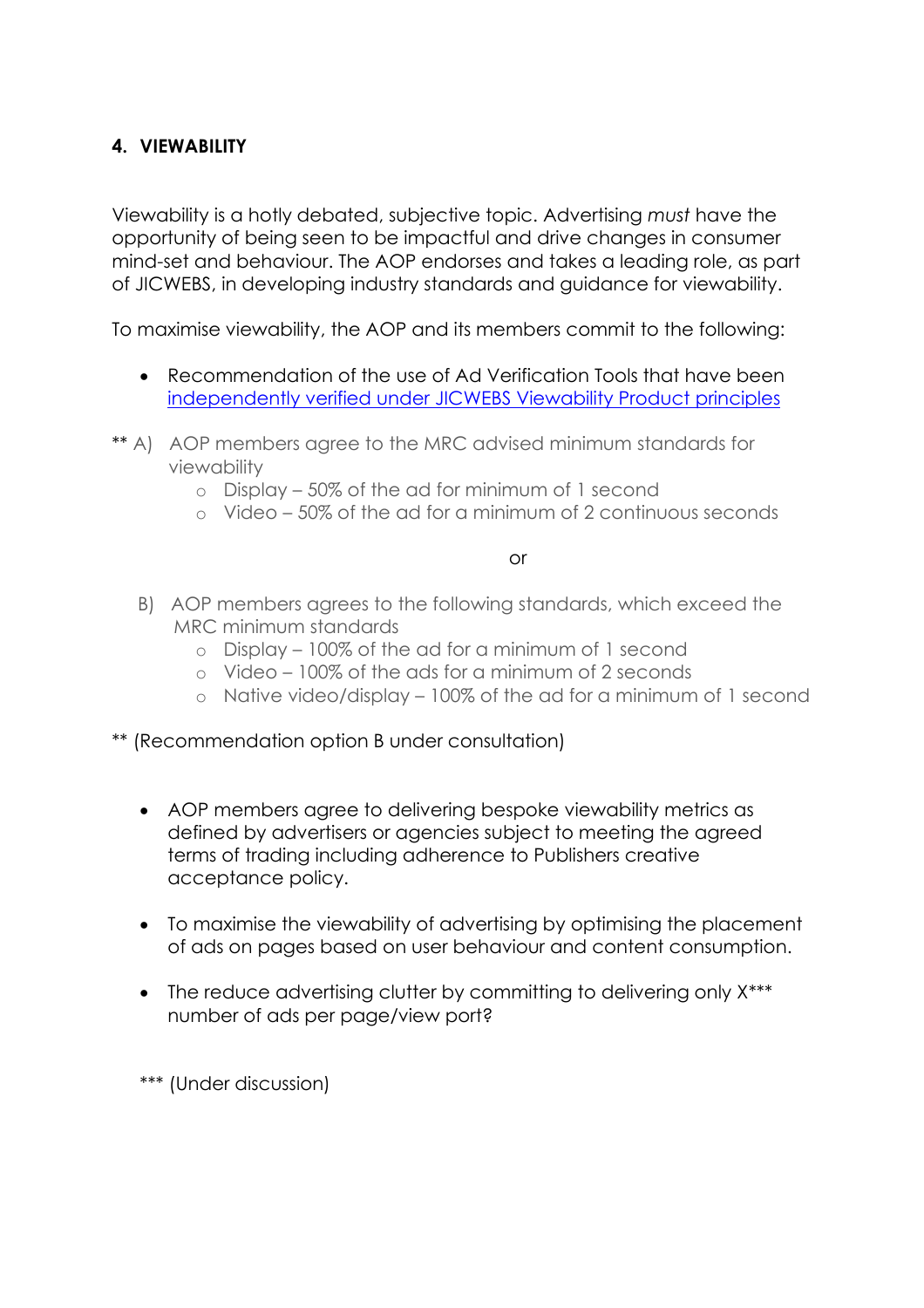## **5. TRANSPARENT SUPPLY CHAIN**

An essential component of quality verified content and audiences is a fully accountable transparent supply chain. The AOP and its members champion this and commit to taking the following active measures:

- Members commit to rigorously checking their supply chain to reduce the risk of misplacement of advertising through the use of ad verification tools, manual vetting and application of inclusion/exclusion lists.
- AOP members will sever relationships with any supplier/partner contravening their transparency guidelines.
- The AOP backs the [Authorised Digital Sellers \(Ads.txt\) initiative](https://iabtechlab.com/ads-txt/) to reduce the risk of ad fraud AOP members commit to implementing this to enable the identification of legitimate sellers and resellers of their inventory.

#### **6. INDUSTRY REQUIREMENTS**

Whilst the AOP and its members recognise the need for transparent verified quality inventory through 3rd party ad verification, and are committed to doing so through the terms of this charter, the following is required to meet these obligations.

- Brand Safety Agencies and advertisers must be absolutely clear on the terms of what content and placement constitutes a threat to brand safety. Confirmation must be provided in writing to the Publisher.
- Applying ad verification technology advertisers and agencies wishing to use their own 3rd party verification vendors must apply these to *100%* of impressions.
- Where advertising is found to be in breach of publishers' creative acceptance policies, including excessive file size, potentially propagating latency and hence reducing viewability, it will be declined. The AOP and its members offer full support to advertisers, media agencies and creative agencies on guidelines for the creation of online advertising.